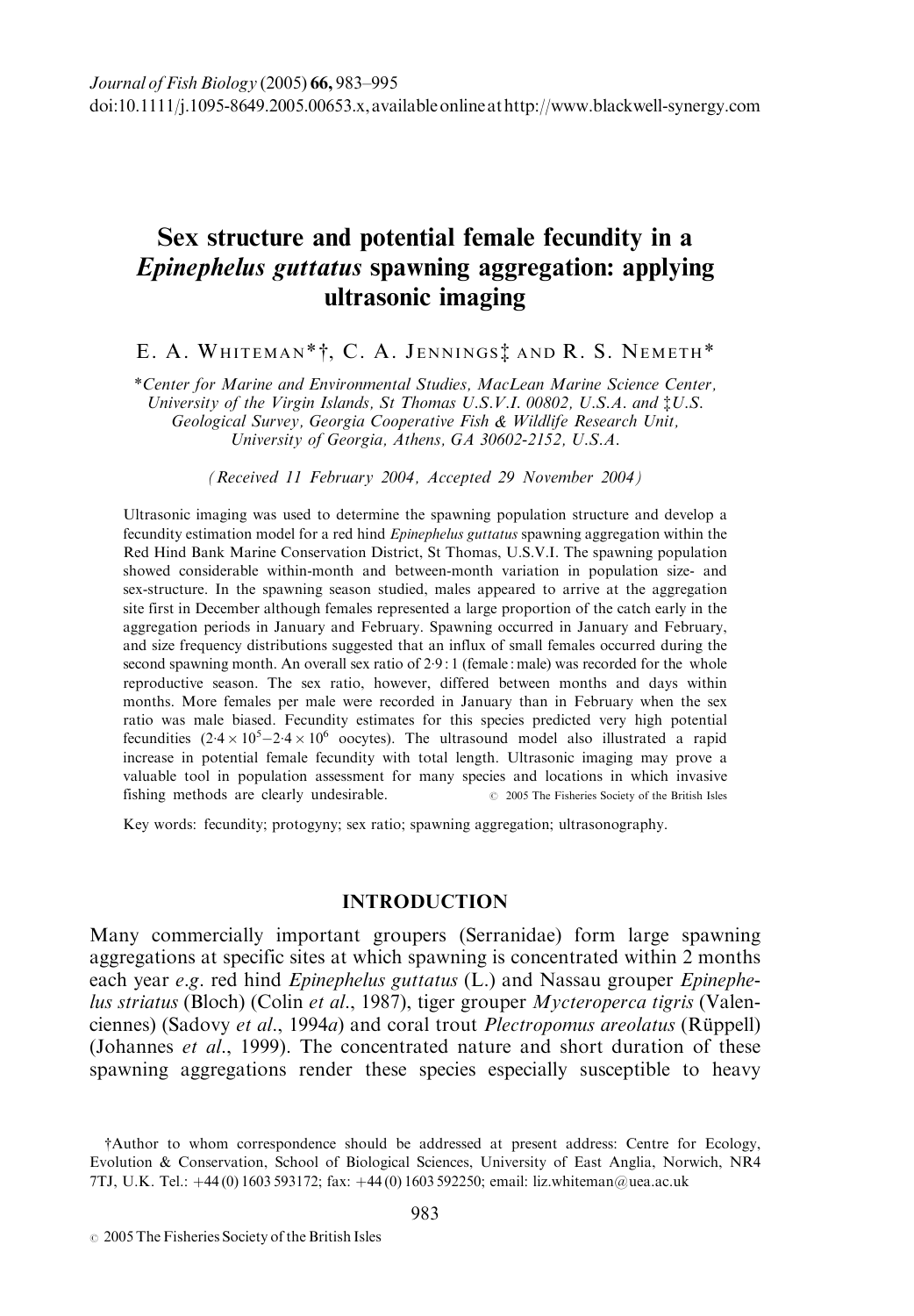fishing pressure, and many aggregations have disappeared or decreased in size (Olsen & LaPlace, 1978).

In addition, most groupers are protogynous hermaphrodites, in which individuals function first as a female and then change sex to male (Shapiro, 1987). This creates a size-structured stock of smaller females and larger males and may render these species even more susceptible to overfishing (Huntsman  $\&$  Schaaf, 1994). Fishing mortality may result in the differential loss of larger males and a sex ratio biased towards females, e.g. gag grouper Mycteroperca microlepis (Goode & Bean) (McGovern et al., 1998), and a decrease in the average size of both males and females, e.g. E. guttatus (Beets & Friedlander, 1992). Such changes in the population structure may dramatically reduce the potential reproductive output of the spawning aggregation through sperm limitation or decreased egg production (Bannerot et al., 1987).

The potential effects of male loss have been modelled for several grouper populations by exploring the effects of exploitation on operation of sex change mechanisms, e.g. graysby Cephalopholis cruentata (Lacapède) (Huntsman  $\&$ Schaaf, 1994) and *Plectropomus leopardus* (Lacapède) (Armsworth, 2001). The ephemeral nature of spawning aggregations, however, has limited collection of empirical evidence. In addition, a decrease in the average size of females may substantially reduce egg production and thus the potential number of new recruits. The relationship between female length and fecundity, however, is typically hard to determine accurately. By necessity, most studies have relied on small numbers of individuals suffering mortality or invasive fishing methods to determine sex ratios and potential fecundities. Since sex ratios may vary markedly during the course of an aggregation period (Sadovy *et al.*, 1994b) and fecundity may change significantly with female size (Sadovy, 1993), more accurate population assessment requires significantly larger sample sizes.

In this study, a new non-invasive method of determining the sex of large numbers of red hind is employed. Ultrasound technology has been successfully used to both sex individuals and develop a model of potential female fecundity in striped bass Morone saxatilis (Walbaum) (Blythe et al., 1994; Will et al., 2002). Ultrasound has more commonly been used in aquaculture (Martin-Robichaud & Rommens, 2001), and the striped bass studies are currently the only examples of ultrasound technology applied to a wild fish population.

Red hind is a commercially important species in the U.S. Virgin Islands (USVI) (Cummings et al., 1997). In 1999, following 9 years of seasonal closures, the Red Hind Bank Marine Conservation District (MCD) was established as the first no-take fishery reserve in the USVI. Recent evidence suggests that the closure of the Red Hind Bank has been successful in protecting this spawning subsection of the population. By 1997 the average size of spawning red hind had increased by  $>6$  cm (Beets & Friedlander, 1998). Even more impressively, the number of spawning individuals increased dramatically from  $4.5$  fish per  $100 \text{ m}^2$ in January 1997 to 23 fish per  $100 \text{ m}^2$  in January 2001 (Beets & Friedlander, 1998; Nemeth, 2005). Fecundity estimates for this species have been developed using a linear equation relating fish length to potential fecundity (Sadovy, 1993). This relationship was derived from individuals from Puerto Rico, Jamaica, and the Bahamas since the complete size range of females was not available in each individual sample. Life-history characteristics, however, may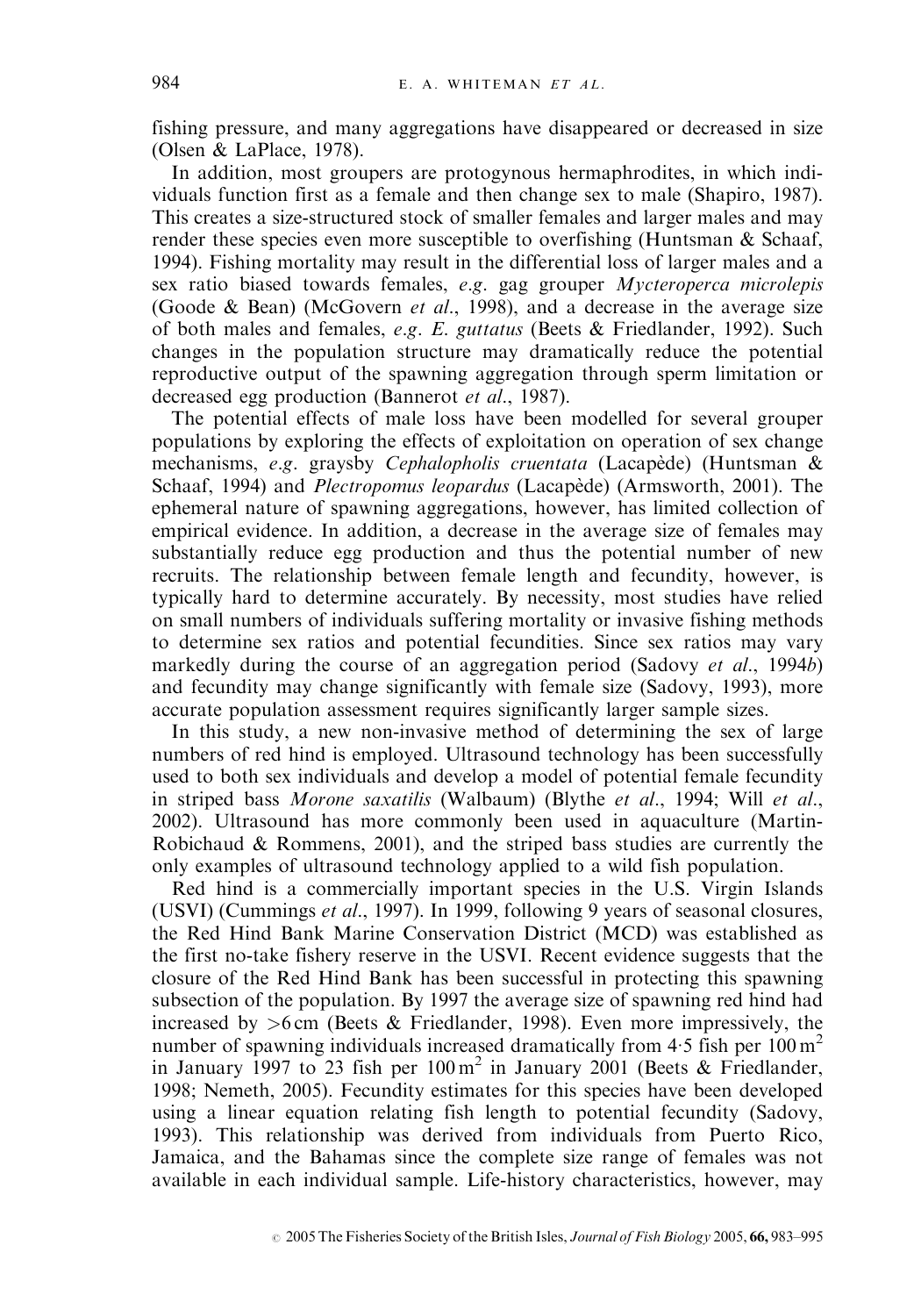vary between populations of the same species independently of fishing pressure (Begg et al., 1999) and may have decreased the accuracy of the estimated potential fecundities.

Understanding the relationships between aggregation protection and changes in reproductive characteristics are critical for evaluating the success of protective measures. The aim of the present study was to use traditional fishing methods combined with ultrasound technology to non-invasively sample large numbers of individuals, to determine the spawning population sex structure and to develop a model for fecundity estimation for the red hind spawning aggregation in the Red Hind Bank MCD, St Thomas, USVI.

# MATERIALS AND METHODS

# FIELD SITE AND STUDY SPECIES

Fieldwork was conducted in the Red Hind MCD located 12 km south of St Thomas, U.S.V.I. This marine reserve contains the largest known red hind spawning aggregation in the region (Beets & Friedlander, 1998; Nemeth, 2005). In 2003, the primary aggregation site extended from 18°12'20" N; 65°0'10" W to 18°12'20" N; 65°06'00" W and covered an area c. 0.25 km<sup>2</sup> (Nemeth, 2005). The depth on the aggregation site ranged from 33 to 45 m.

Red hind migrate to the spawning site and form an aggregation 5–7 days prior to the full moon in December, January and February (Shapiro et al., 1993; Nemeth, 2005). Spawning typically occurs within 3 days of the full moon. Most fish rapidly disperse from the spawning site between spawning months and all fish depart from the spawning aggregation within a week following the full moon in February (E.A. Whiteman, pers. obs.).

# SPAWNING POPULATION CHARACTERISTICS

Red hind at the spawning aggregation site were sampled using traditional fishing techniques. Fishing was conducted on 16 and 18 December 2002, 13–18 January 2003 and 11–14 February 2003. Sampling in January and February was scheduled to begin 5 days prior to the full moon in each month to correspond to the arrival of the fish on the aggregation site. Red hind were captured using hook and line and baited Antillian fish traps fished for between 3 and 18 h. Expansion of air within the swimbladders of individuals occurred as the fish were brought to the surface; therefore, a  $14 \times 1.5$ " hypodermic needle inserted into the swimbladder next to the vent was used to extract gas from the over-inflated bladders and restore buoyancy to the fish. Each fish was then measured and total length  $(L_T)$  recorded to the nearest mm, tagged and released. Fish captured using hook and line were larger than those captured in traps but by <1 cm (mean  $\pm$  s.p.: hook and line, 38.4  $\pm$  4.7 cm  $L_T$  and trap, 37.9  $\pm$  3.7 cm  $L_T$ , Mann–Whitney U-test,  $n = 1299$ ,  $P = 0.03$ ). In addition, 88% of fish were captured in traps (1145 of 1299). All fish were therefore pooled together.

A portable ultrasound machine (Pie Medical Scanner) with a  $3.5-5.0$  Hz linear array probe was used as a non-invasive method to sex individuals captured on the aggregation. In a pilot study carried out on 5 and 8 January 2001, 25 red hind were captured for sex determination. Each fish was scanned with the ultrasound and then the sex confirmed by internal macroscopic examination. The sex of all 25 individuals was accurately predicted based on ultrasonic images.

During December 2003, trials using ultrasound images indicated that sexes could only be reliably determined with this method during the final stages of gonad maturation. Gonad images were not clearly displayed by the ultrasound and macroscopic examination of eight sacrificed fish revealed they had small resting gonads. Fish could therefore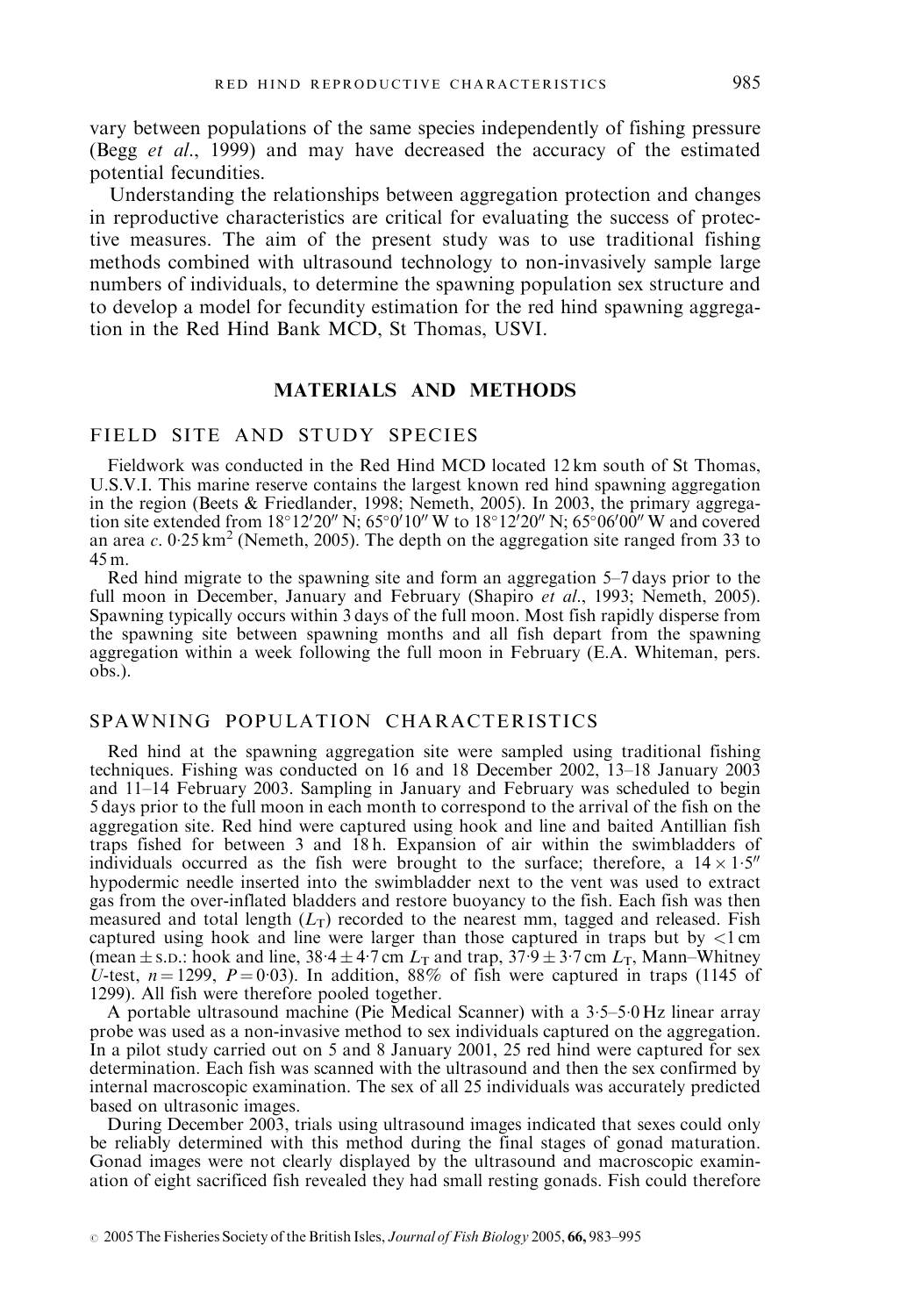not be reliably sexed in this month. By comparison, males and females were clearly distinguishable during the days immediately preceding spawning in January and February. During these months this method was used to determine the sex of red hind captured during fishing. Each individual was held motionless in a clear vinyl sling positioned over an 801 tank containing sea water. The ultrasound probe was then positioned perpendicular and parallel to the body of the fish to display cross-sectional and longitudinal images of the gonads on the monitor. Thirty seven fish which suffered mortality in the field on the first day of fishing in January were used to validate sex identification. All individuals were correctly identified as male or female. Results of ultrasound sexing of individuals are therefore presented for January and February.

## FECUNDITY MODEL

A model to estimate female fecundity was constructed using ultrasonic images to estimate ovarian volume and samples of ovarian tissue to determine oocyte density.

#### Ovary volume

Twenty seven female red hind which suffered mortality through air embolisms in the field on 17 and 18 January and 11–13 February 2003 were transported to the laboratory. Each female was scanned and the length of one ovary in the fish was estimated by using the ultrasound probe to locate the anterior point of inception of the ovary and then using a flexible ruler to measure from the probe to the vent along the ventral surface of the fish. In addition, four cross-sectional images of the ovary, recorded at uniform intervals from the vent to the anterior end, were recorded and saved with a digital camera. Maximum and mean cross sectional ovary areas were subsequently calculated using image analysis software (Image Pro from Media Cybernetics). These fish were then dissected, and total ovary volume (ml) was recorded by calculating the volume of water displaced when the whole ovary was added to a graduated cylinder filled with water.

A step-wise multiple regression analysis was used to determine which of the three variables (mean cross sectional ovary area, maximum cross-sectional ovary area and ovary length) or combination of variables could be used to best predict total ovary volume. Variables were retained in the model if they met an  $\alpha = 0.15$  significance level. A t-test was then used to compare measured ovary volume with model predictions of ovary volume. Measured ovary volume was significantly related to  $L_T$  (r = 0.70, n = 27,  $P < 0.001$ ). Fish were categorized into three size classes (28.0–32.9, 33.0–36.9 and 37.0–  $41.9 \text{ cm}$ ) and the model fit also tested for each size class separately. Data met all the assumptions of parametric testing.

#### Oocyte density

A 01 ml sample of ovarian tissue was extracted from 24 of the fish used for ovarian ultrasonic imaging using a catheter and preserved in 10% formalin. The total number of eggs in each sample was counted using a dissection microscope. In this species, development of ovarian tissue is homogenous throughout the length of the ovary and between ovaries (Shapiro *et al.*, 1993). All cannular samples were taken from fish in the final stage of oocyte maturation prior to hydration and spawning.

#### Fecundity estimation

Fecundity estimates were generated by integrating predicted ovary volumes with oocyte densities from cannular samples. Red hind may spawn during more than 1 month in a single spawning season (Sadovy et al., 1994b; E.A. Whiteman, pers. obs.), however, all vitellogenic oocytes that have recruited into the ovary at the beginning of the spawning season are likely to be spawned in the ensuing season (Sadovy *et al.*, 1994*b*). Estimated fecundities are therefore assumed to represent the annual potential fecundity. Predicted fecundities were then compared across size classes and to previously published estimates for this species (Table I).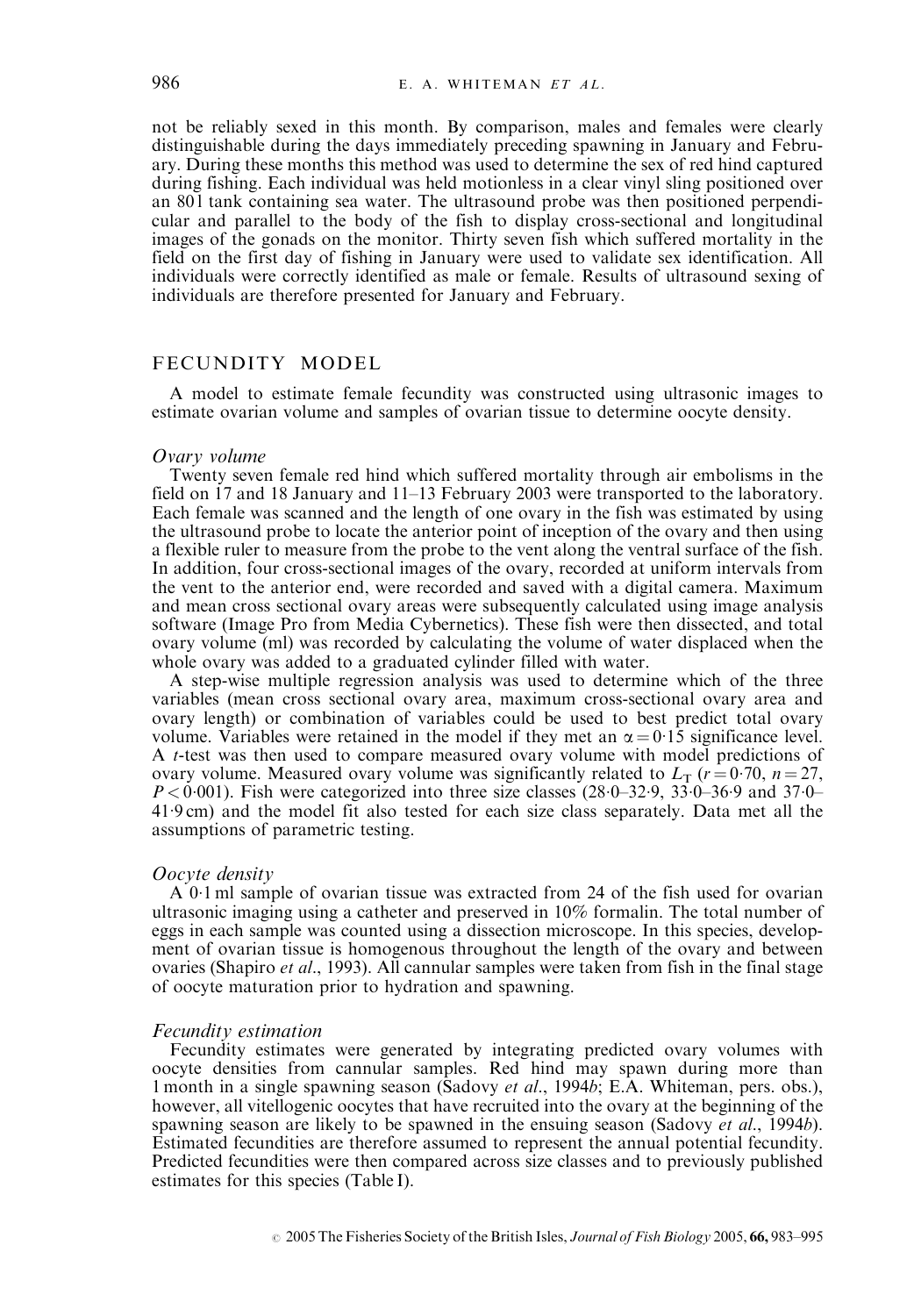| e were<br>e possible thes<br>is guitatus. Since fecundity estimates are published in different formats, where<br>of Fninen<br>$\frac{1}{2}$<br>くないのコ | es (31.0 and 41.0 cm total length) for direct comparisons. Applied estimates are taken from published numbers<br>polied to females of two size | portion<br>ulable or by integrating ovary masses recorded in this study with published oocyte den<br>ה<br>הביים |
|------------------------------------------------------------------------------------------------------------------------------------------------------|------------------------------------------------------------------------------------------------------------------------------------------------|-----------------------------------------------------------------------------------------------------------------|
|------------------------------------------------------------------------------------------------------------------------------------------------------|------------------------------------------------------------------------------------------------------------------------------------------------|-----------------------------------------------------------------------------------------------------------------|

|                                     |                          | applied to females of two sizes (31.0 and 41.0 cm total length) for direct comparisons. Applied estimates are taken from published numbers<br>TABLE I. Fecundity estimates of <i>Epinephelus guttatus</i> . Since fecundity estimates are published in different formats, where possible these were<br>where available or by integrating ovary masses recorded in this study with published oocyte densities |         |                               |                             |
|-------------------------------------|--------------------------|--------------------------------------------------------------------------------------------------------------------------------------------------------------------------------------------------------------------------------------------------------------------------------------------------------------------------------------------------------------------------------------------------------------|---------|-------------------------------|-----------------------------|
|                                     |                          |                                                                                                                                                                                                                                                                                                                                                                                                              |         | Applied estimate for $L_T$ of |                             |
| Location                            |                          | estimate $(F)$<br>Fecundity                                                                                                                                                                                                                                                                                                                                                                                  | 31.0cm  | 41.0 cm                       | References                  |
| U.S. Virgin Islands                 | 27                       | $\text{(cm)} - 4035628$<br>$F = 136628 L_T$                                                                                                                                                                                                                                                                                                                                                                  | 199840  | 1566120                       | This study                  |
| Janaica and Bermuda<br>Puerto Rico, |                          | $\text{Ln } F = 9.201 + 0.0107 \ln L_{\rm F} \text{(mm)}$                                                                                                                                                                                                                                                                                                                                                    | 10534   | 10565                         | Sadovy (1993)               |
| U.S. Virgin Islands                 | 73                       | 3.70 oocytes per mg ovary                                                                                                                                                                                                                                                                                                                                                                                    | 127 724 | 353 091                       | $O$ lsen & LaPlace $(1978)$ |
| Jamaica                             |                          | 305-740 eggs per g body mass                                                                                                                                                                                                                                                                                                                                                                                 | 139 070 | 379 350                       | Thompson & Munro (1978)     |
| Bermuda                             | $\overline{\phantom{a}}$ | 90 000 - 3 365 000                                                                                                                                                                                                                                                                                                                                                                                           |         |                               | Burnett-Herkes (1975)       |
|                                     |                          | 233 237                                                                                                                                                                                                                                                                                                                                                                                                      |         | I                             | Smith (1961)                |
| $L_F$ , fork length.                |                          |                                                                                                                                                                                                                                                                                                                                                                                                              |         |                               |                             |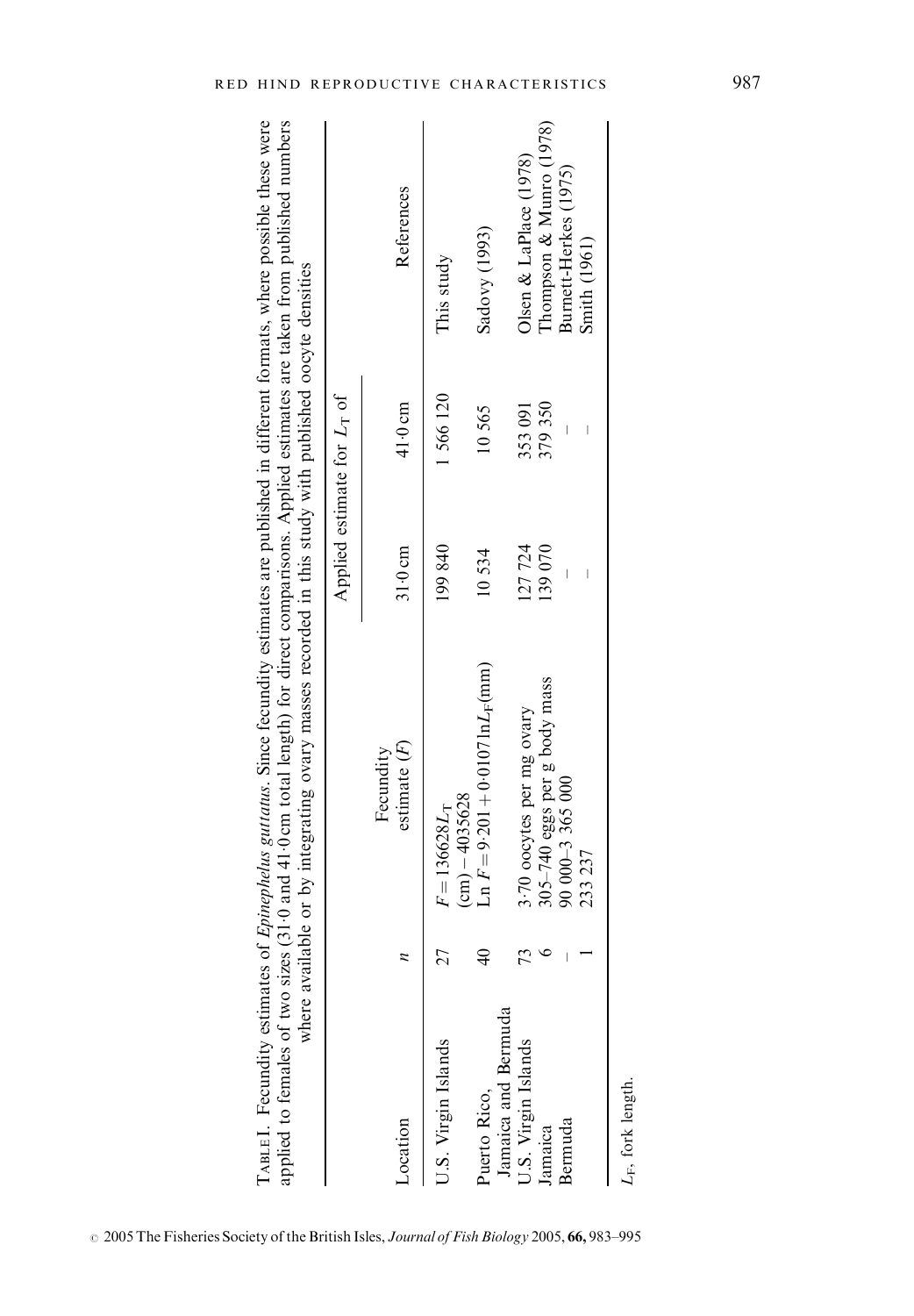### **RESULTS**

## SPAWNING POPULATION CHARACTERISTICS

A total of 1383 fish were caught and measured during December 2002, January and February 2003. Evidence of spawning was not recorded in December. By comparison, in January and February, females were observed with visibly distended abdomens 3 days prior to the full moon and flaccid spent ovaries the following day. The primary spawning event is therefore estimated to have occurred 3 days prior to the full moon in both months (16 January and 14 February). Gravid females, however, were observed after this date in both months (E.A. Whiteman, pers. obs.).

Ultrasound images were used to sex 820 of the fish captured in January and February 2003. Females were identified on the basis of visible ovaries which appeared as oval-shaped structures lying along the ventral surface of the fish with a homogenous granular internal appearance [Fig. 1(a), (c)]. By comparison, the testes of males were typically smaller and parallel to, but not touching, the ventral surface of the fish [Fig. 1(b), (d)). Males could be identified best by the heterogeneous internal structure of the testis visible in a longitudinal ultrasound image  $[Fig. 1(d)]$ .



FIG. 1. Cross-sectional and longitudinal images of red hind ovaries (a), (c) and testis (b), (d) as displayed by ultrasound imaging.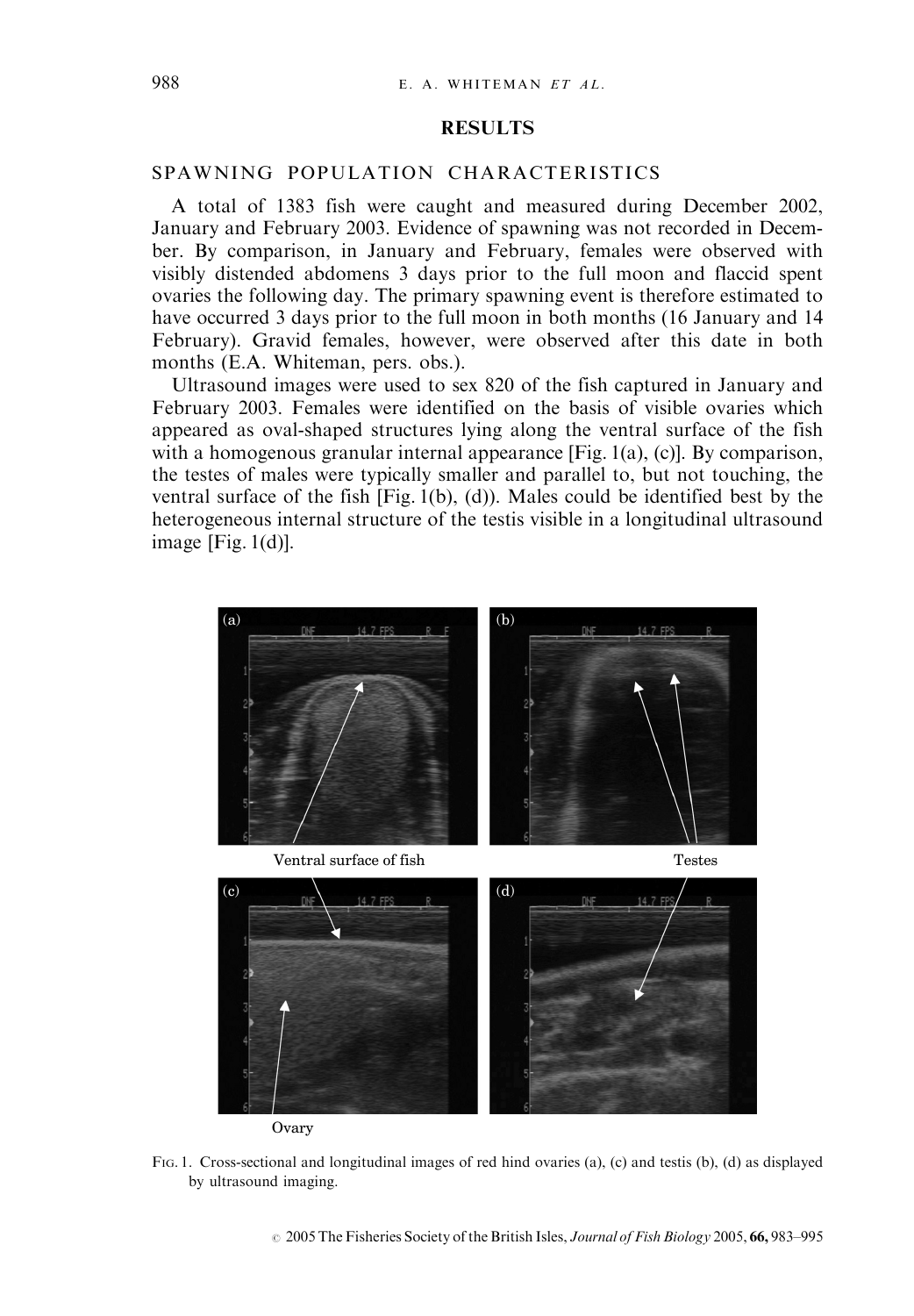Across the entire reproductive period, males were significantly longer than females (mean  $\pm$  s.D.: males,  $42.0 \pm 3.2$  cm and females,  $36.7 \pm 3.3$  cm; t-test,  $d.f. = 818$ ,  $P < 0.001$ ). In addition, the average  $L<sub>T</sub>$  of males was significantly higher in February than January (mean  $\pm$  s.p.: January,  $40.8 \pm 3.2$  cm and February,  $43.1 \pm 2.7$  cm; t-test, d.f. = 207,  $P < 0.001$ ), while the reverse was true for females (January,  $37.0 \pm 3.0$  cm and February:  $35.0 \pm 4.3$  cm; t-test,  $d.f. = 609$ ,  $P < 0.001$ ). Size frequency distributions for each sex across the 2 months illustrated a decline in overall frequencies of females but also an increase in numbers of females  $<$  30.0 cm  $L<sub>T</sub>$  between January and February [Fig. 2(b), (c)]. By comparison, there were more males >42.0 cm  $L<sub>T</sub>$  during February than January [Fig. 2(d), (e)]. Comparison of the size frequency



FIG. 2. Size frequency distributions for (a) all individuals during December 2002, females during (b) January and (c) February 2003, and males during (d) January and (e) February 2003.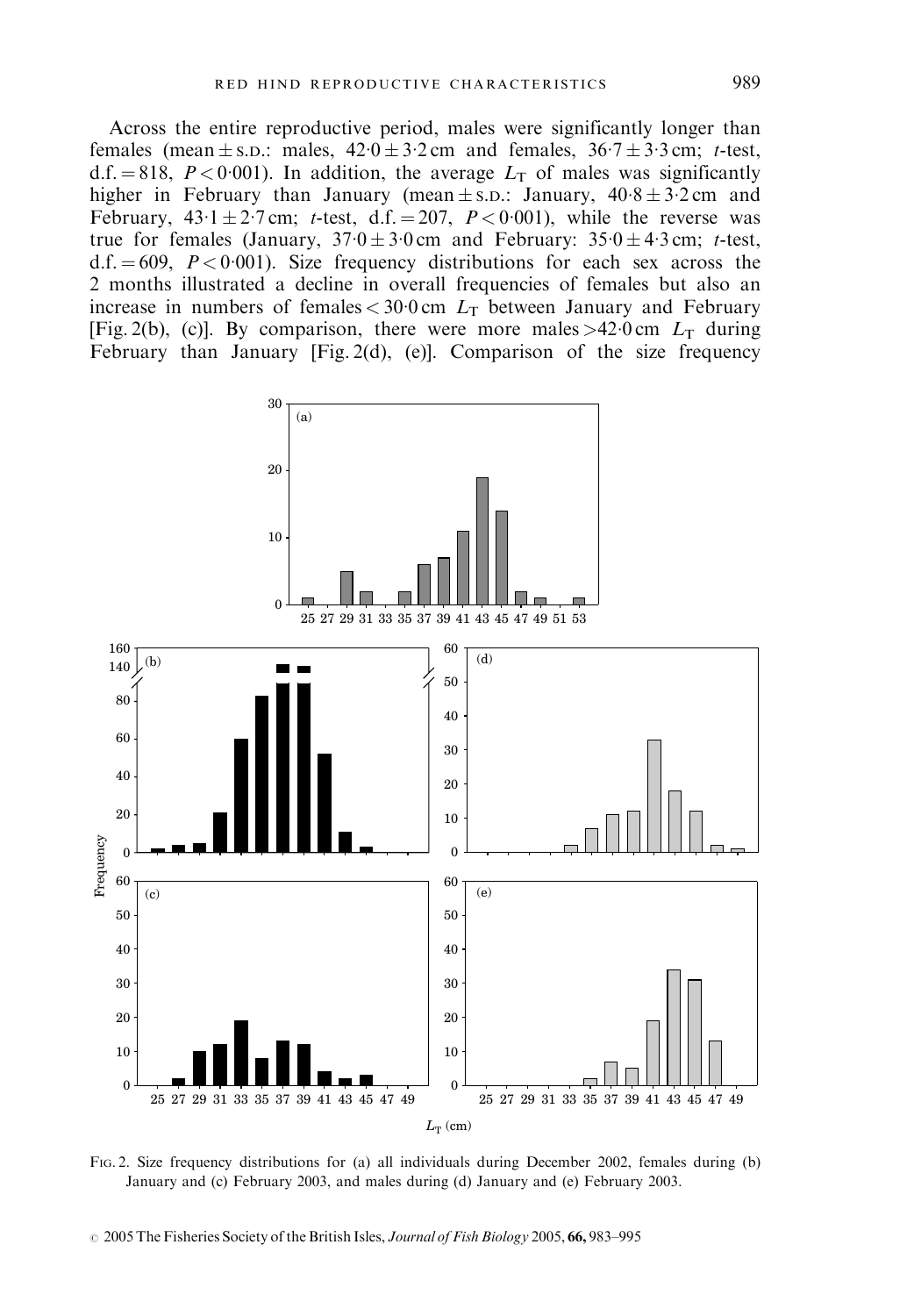distribution of all fish captured in December with the data from January and February indicated that many of these fish were probably males [Fig. 2(a)].

An overall sex ratio of  $2.9:1$  (female : male) was recorded (611 females : 209 males) for the whole reproductive season. The sex ratio, however, differed between months and days within months. More females per male were recorded in January than in February when the sex ratio was male biased (Table II). Females represented a greater proportion of the catch each day early in the aggregation periods in both months. In January the number of females per male declined following spawning but did not change in February (Table II).

### FECUNDITY MODEL

### Ovary volume

Twenty seven female red hind ranging from 28.7 to 41.4 cm  $L<sub>T</sub>$  were used to develop the model of ovary volume. Step-wise regression analysis revealed that ovary volume could be best predicted using two variables: average ovary crosssectional area  $(A_{av})$  and total ovary length (L) (ANOVA,  $F_{2,24}$ ,  $P < 0.001$ ). Maximum cross-sectional area did not meet the 0.15 significance level. Predicted ovary volume  $(V)$  therefore resulted in the following model:  $V = 3.805A_{av} + 15.44L - 79.716$  ( $r^2 = 0.845$ ,  $A_{av}$ ;  $b = 0.65$ ; L:  $b = 0.35$ , where  $b =$ standard, second regression coefficients that indicate the relative importance of each variable in predicting ovary volume). Predicted ovary volumes did not significantly differ from measured ovary volumes when all fish are considered together (Fig. 3; paired-t-test, d.f. = 26,  $P > 0.99$ ) and for each size class separately (paired-t-tests,  $P > 0.05$  in all cases). There were, however, significant differences between size classes in both measured and predicted ovary volumes (ANOVA, measured: d.f. = 2, 25,  $P < 0.01$ ; predicted: d.f. = 2, 25,  $P < 0.01$ ). Ovary volumes were significantly higher in fish  $>38$ cm than those  $<38$ cm (Tukey HSD,  $P < 0.05$ ).

|                          | January                |                  |                  | February            |                  |     |
|--------------------------|------------------------|------------------|------------------|---------------------|------------------|-----|
| Days before<br>full moon | Sex ratio<br>(F: M)    | Per cent females | $\boldsymbol{n}$ | Sex ratio<br>(F: M) | Per cent females | n   |
| $-5$                     | $11 \cdot 3:1 \cdot 0$ | 91.9             | 37               | 1.5:1.0             | 59.4             | 32  |
| $-4$                     | 14.4:1.0               | 93.5             | <b>200</b>       | 0.9:1.0             | 48.8             | 41  |
| $-3$                     | 2.7:1.0                | 72.7             | 33               | 0.4:1.0             | 28.6             | 63  |
| $-2$                     | 4.5:1.0                | 81.9             | 11               | 0.9:1.0             | 46.7             | 60  |
| $-1$                     | 4.1:1.0                | 80.2             | 197              |                     |                  |     |
| $\mathbf{0}$             | 3.6:1.0                | 78.1             | 146              |                     |                  |     |
| A11                      | 5.4:1.0                | 84.3             | 624              | 0.8:1               | 43.4             | 196 |

TABLE II. Sex ratio and the proportion of females each day captured from the Epinephelus guttatus spawning aggregation, St Thomas, USVI, in the 5 days preceding the full moon in January and February 2003. The dotted line indicates the timing of spawning. Data collection ended 2 days before the full moon in February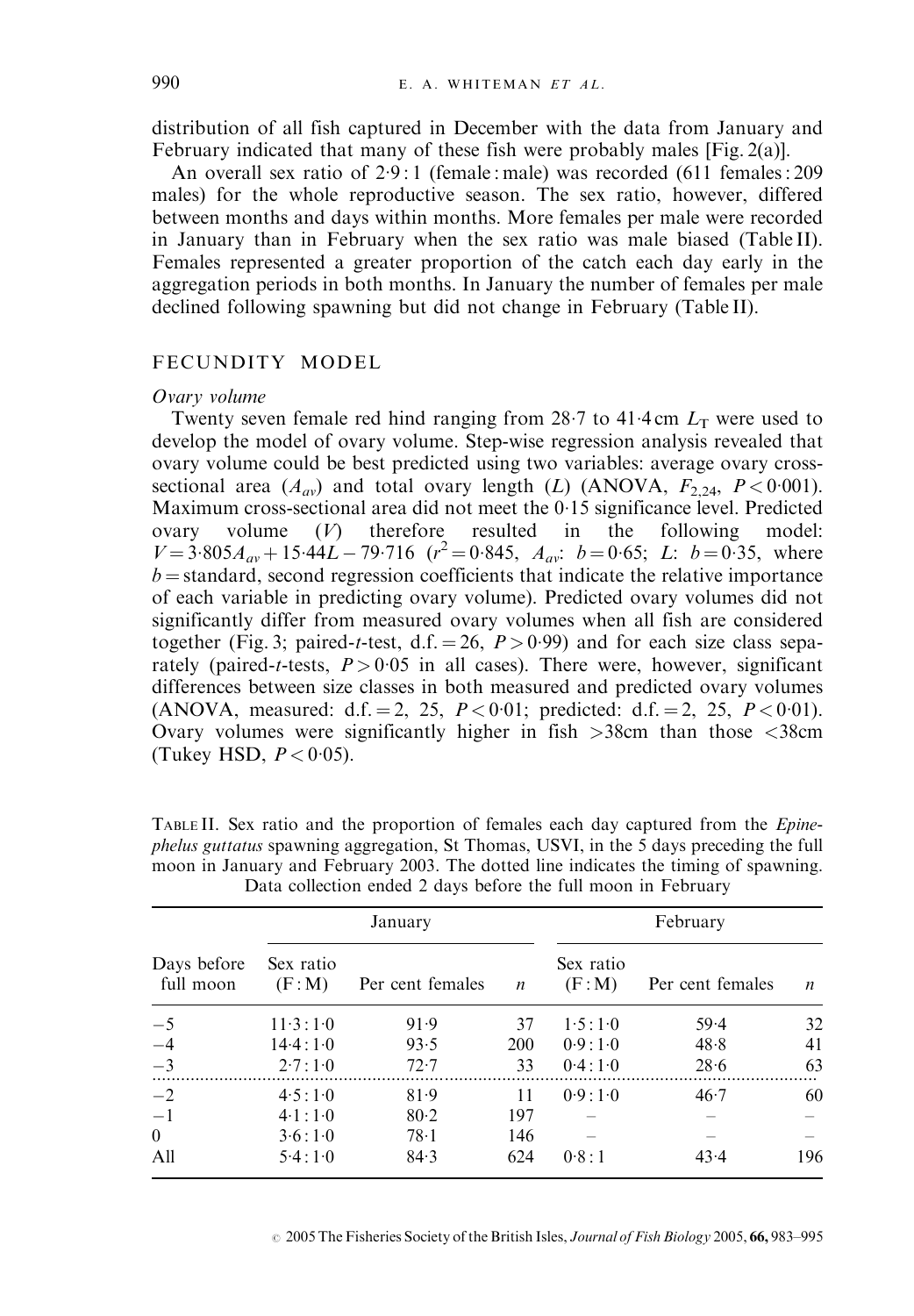

FIG. 3. Measured  $(-\rightarrow)$  and model predicted  $(\cdot \circ \cdot)$  ovary volumes for 27 red hind collected from the Red Hind Bank MCD in January and February 2003.

### Oocyte density

Cannular samples were taken from 12 females over 2 days in each of January and February. Oocyte densities did not significantly differ between days before the full moon (*t*-tests,  $P > 0.05$  in both months). Across both months, oocyte density increased with  $L_T$  ( $r = 0.57$ ,  $n = 24$ ,  $P = 0.004$ ). In January, oocyte densities were significantly higher than expected given the  $L<sub>T</sub>$  of the fish (onesample *t*-test on standardized residuals, d.f. = 11,  $P = 0.01$ ). Oocyte densities in February, however, were not significantly different from predicted values based on the relationship between  $L<sub>T</sub>$  and oocyte densities (one-sample *t*-test on standardized residuals, d.f. = 11,  $P = 0.2$ ).

### Fecundity estimation and model application

Estimates of fecundity were calculated using mean oocyte densities recorded for each size class of fish. The average potential fecundity for a female within the spawning aggregation was 978 620 oocytes (based on an average female size of  $36.7 \text{ cm } L_{\text{T}}$ ). Fecundity estimates for the red hind, however, differed significantly between size classes (ANOVA, d.f. = 2, 24,  $P < 0.001$ ; Fig 4). Fish >37.0 cm had significantly higher potential fecundities than those  $\langle 370 \text{ cm}$  (Tukey HSD,  $P \langle 0.05 \rangle$ ). This model based on ultrasound-derived data and oocyte densities predicted fecundities  $>10$  times higher in fish 26–30 cm and 100 times higher in fish  $> 40$  cm than those developed from the length-fecundity relationship of Sadovy (1993) (Table I). These results therefore also predict a significantly higher rate of fecundity increase with fork length (comparison of regression coefficients,  $d.f. = 50, P < 0.001$ ).

## DISCUSSION

The structure of the red hind spawning aggregation varied both within and between months. Males appeared to arrive at the aggregation site first in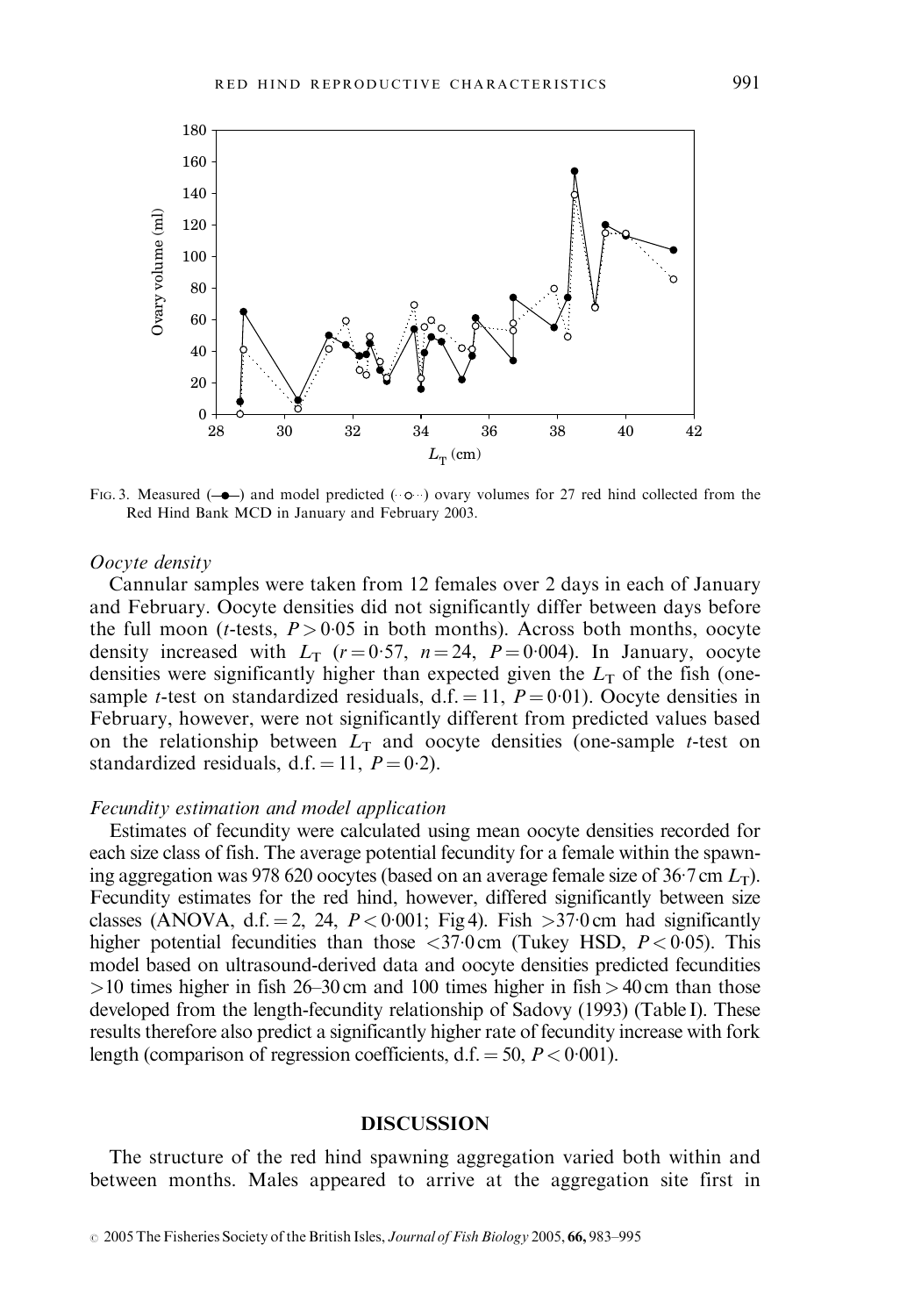

FIG. 4. Estimated fecundity of 27 red hind across three size classes. Sample sizes are given inside each bar. Lines connecting bars indicate size classes that were not significantly different from each other (Tukey HSD,  $P < 0.05$ ).

December although females represented a large proportion of the catch early in the aggregation periods in January and February. Spawning occurred in January and February but size frequency distributions suggested turnover of individuals between months. An influx of small females occurred during the second spawning month and the average size of males also increased from January to February, although this may have resulted from both arrival of large males and departure from the aggregation of smaller males. Sex ratios were biased towards females in January but more males were captured in February. Fecundity estimates for this species predicted very high potential fecundities. Even more importantly, the ultrasound model illustrated a rapid increase in potential female fecundity with  $L_T$ .

Variation in individual sizes and sex ratios within and between spawning aggregation periods appears to characterize spawning aggregations for a wide range of grouper populations. Males have been observed to arrive first at aggregation sites in Epinephelus polyphekadion (Bleeker) (Rhodes & Sadovy, 2002), P. areolatus (Johannes, 1989) and P. leopardus (Samoilys, 1997), and the results suggest that the same pattern is repeated in red hind. The data also suggest that turnover of females may occur within a spawning season. In general, competition among females in a harem may limit spawning opportunities for small females, e.g. angelfish Centropyge potteri (Jordan & Metz) (Lutnesky & Kosaki, 1995). A similar effect may operate on a larger, aggregation scale and may explain the shift towards smaller females observed during the second spawning month for red hind. The reduction in average oocyte densities from January to February, however, may also indicate that some females spawn during both months. The extent to which these patterns are repeated annually unfortunately cannot be determined from the data. The results, however, are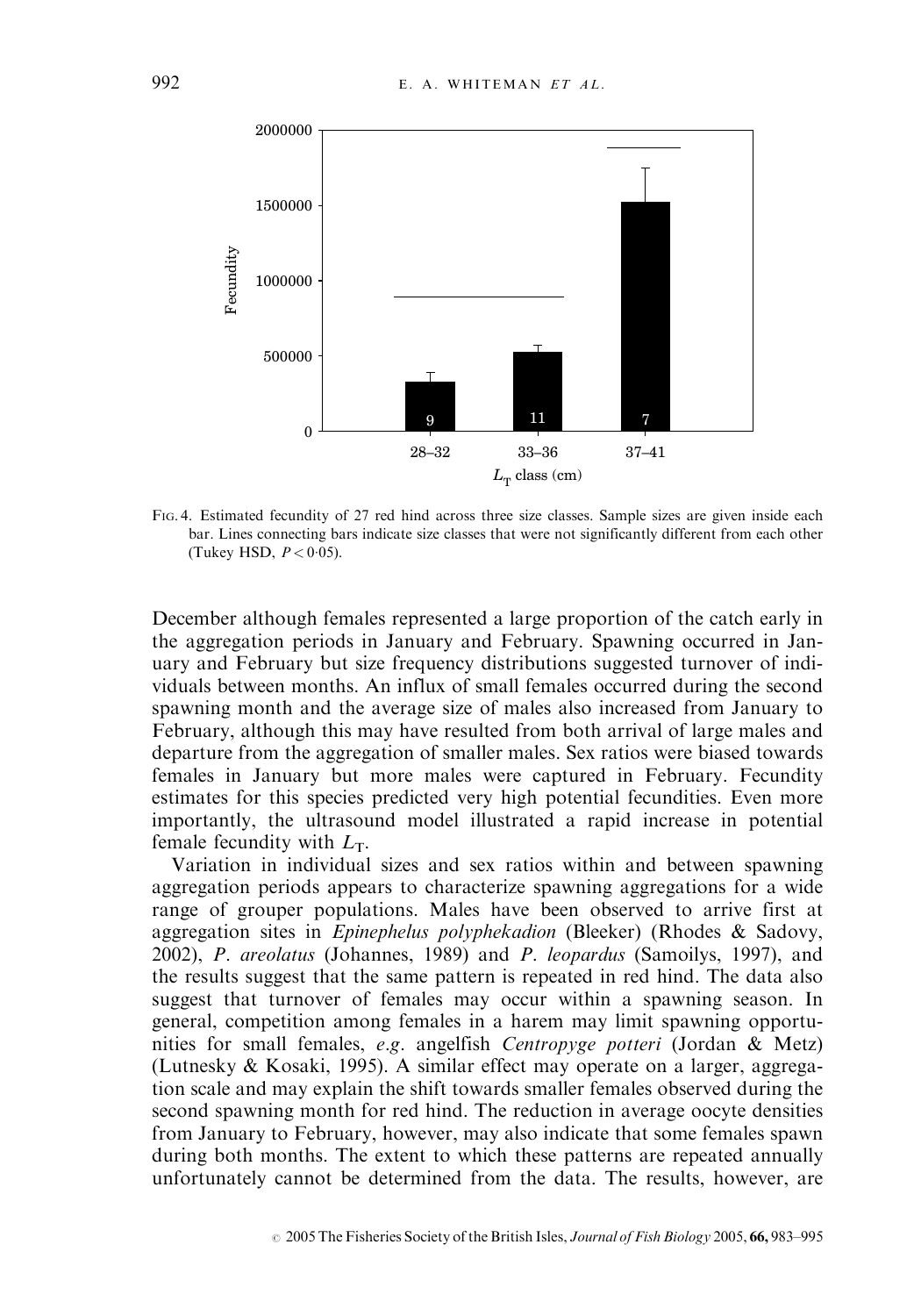consistent with previous anecdotal observations, which suggest turnover, particularly of females, within a spawning season (E.A. Whiteman & R.S. Nemeth, pers. obs.). Indeed, some variation between years may help to explain the apparent male bias to the spawning population observed during February.

Such dynamics within aggregations have rarely been elucidated but may have a considerable effect on the total reproductive output from the aggregation in a single year. Moreover, changes in the internal structure of the aggregation highlight the importance of re-examining spawning aggregations at the same time, season, lunar phase and even daily times as previous observations. Frequently grouper aggregation studies present a single aggregation sex ratio and yet the timing of observations can have drastic effects on the data obtained. Results from this study indicate that red hind undergo a three-fold change in the aggregation sex ratio within a single month.

The model developed using ultrasound images to predict potential fecundities resulted in values that were significantly greater than previously estimated with a length-fecundity relationship for this species (Sadovy, 1993). Oocyte development within ovaries is homogenous through the length of the ovary, however, the presence of oocytes at different stages of development in individual females may have biased the volumes of eggs recorded from cannular samples. Yet, the derived fecundity estimates fall within the ranges of other published estimates for this species (Table I) and are consistent with estimates published for related species, e.g. E. polyphekadion (Tamaru et al., 1996; Rhodes & Sadovy, 2002).

It is possible that life-history characteristics of fish from different geographical areas vary as a result of fishing pressure or natural population differences. Indeed, fish from Puerto Rico, although only slightly smaller, had significantly lower calculated fecundities than those from Bermuda and Jamaica (Sadovy, 1993). Using otolith ageing techniques Sadovy (1993) also demonstrated that equivalently aged fish were >20 mm longer in St Thomas than Puerto Rico. Whether these growth differences reflect environmental differences or stock differences is unknown. Finally, comparisons between the ultrasound model in this study and the previous fecundity estimates for red hind in Puerto Rico also suggest that the potential fecundity for a female from Puerto Rico is less than an equivalently sized female from the St Thomas aggregation. Whether these differences are the result of natural population differences and fishing pressure is also unclear. Nonetheless, the lower potential fecundities in fish from Puerto Rico may further exacerbate the population level consequences of exploiting these spawning aggregations.

Understanding how high potential fecundities recorded from red hind in the U.S. Virgin Islands may be translated into an increased reproductive output from the spawning aggregation necessarily requires observations of spawning behaviour and assessments of the number of females that are able to spawn successfully. Even without such observations, however, it is evident that protection of the spawning aggregation and an increase in female size could have significant positive effects on stock recruitment. Not only did the ultrasound fecundity model predict high absolute fecundities but also a very rapid increase in fecundity with fish size. Protection of red hind within the MCD in St Thomas has resulted in an increase in the average size of females by 3 cm over 4 years between 1997 and 2001 (R.S. Nemeth, pers. obs.). These changes in individual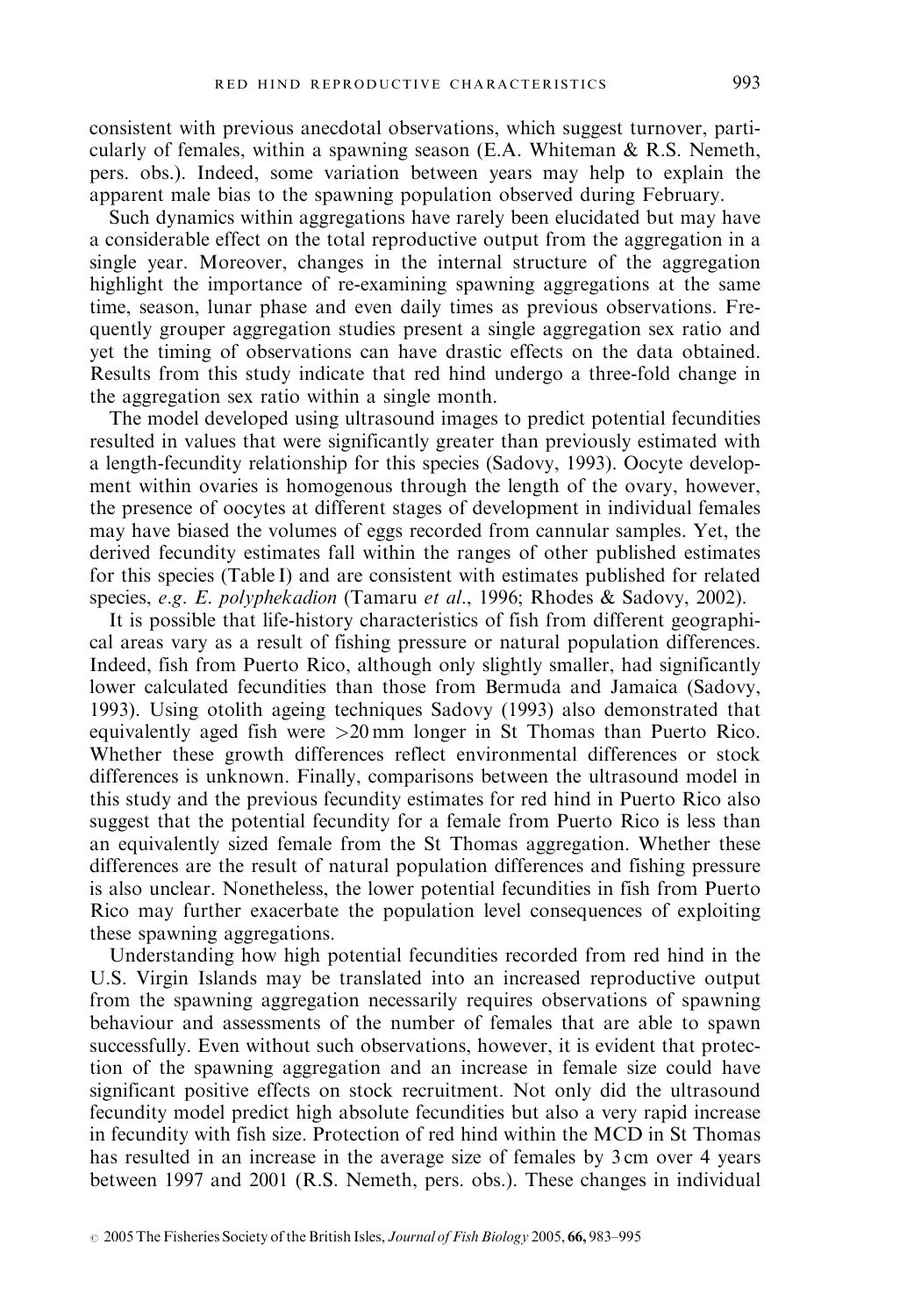size may increase stock recruitment through increased larval production. Tracking larvae from the red hind aggregation and assessing recruitment into juvenile habitats can link spawning aggregation changes with local stock abundances and will determine the ultimate success of this marine protected area.

Finally, ultrasound technology has helped to clarify the effects of protection on the reproductive characteristics of red hind at a spawning aggregation. Many grouper and snapper aggregations are threatened or declining (Domeier et al., 2002). Population size and sex structures as well as potential fecundities provide managers with valuable information for informed management decisions. Ultrasonic imaging may prove a valuable tool in population assessment for many species and locations in which invasive fishing methods are clearly undesirable.

We are grateful to all who contributed to this study. Fieldwork could not have been completed without the help of S. Kadison, S. Herzlieb and K. Turbé. We also thank S. Prosterman for dive support and B. Godfrey for loan of the ultrasound. E.A. Whiteman was supported by funding from the University of Puerto Rico Sea Grant College Program (Grant No. R-101-1-02). The Georgia Cooperative Fish and Wildlife Research Unit is sponsored jointly by the U.S. Geological Survey, the Georgia Department of Natural Resources and the Wildlife Management Institute.

### **References**

- Armsworth, P. R. (2001). Effects of fishing a protogynous hermaphrodite. Canadian Journal of Fisheries and Aquatic Sciences 58, 568–578.
- Bannerot, S. P., Fox, W. W.  $\&$  Powers, J. E. (1987). Reproductive strategies and the management of snappers and groupers in the Gulf of Mexico and Caribbean. In Tropical Snappers and Groupers: Biology and Fisheries Management (Polovina, J. J. & Ralston, S., eds), pp. 551–603. Boulder, CO: Westview Press.
- Beets, J. & Friedlander,  $\dot{A}$ . (1992). Stock analysis and management strategies for red hind (Epinephelus guttatus). St. Thomas, US Virgin Islands. Proceedings of the Gulf  $\&$ Caribbean Fisheries Institue 42, 66–79.
- Beets, J. & Friedlander, A. (1998). Evaluation of a conservation strategy: a spawning aggregations closure for red hind, Epinephelus guttatus, in the U.S. Virgin Islands. Environmental Biology of Fishes 55, 91–98.
- Begg, G. A., Hare, J. A. & Sheehan, D. D. (1999). The role of life history parameters as indicators of stock structure. Fisheries Research 43, 141–163.
- Burnett-Herkes, J. (1975). Contribution to the biology of the red hind, Epinephelus guttatus, a commercially important serranid fish from the tropical western Atlantic. PhD Thesis, University of Miami, Coral Gables.
- Blythe, B., Helfrich, L., Beal, W. E., Bosworth, B. & Libey, G. S. (1994). Determination of sex and maturational status of striped bass (Morone saxatalis) using ultrasound imaging. Aquaculture 125, 175–184.
- Colin, P. L., Shapiro, D. Y. & Weiler, D. (1987). Aspects of the reproduction of two species of groupers, *Epinephelus guttatus* and *E. striatus* in the West Indies. *Bulletin* of Marine Science 40, 220–230.
- Cummings, N. J., Parrack, M. L. & Zweifel, J. W. (1997). The status of red hind and coney in the U.S. Virgin Islands between 1974 and 1992. Proceedings of the Gulf and Caribbean Fisheries Institute 49, 354–397.
- Domeier, M. L., Colin, P. L., Donaldson, T. J., Heyman, W. D., Pet, J. S., Russell, M., Sadovy, Y., Samoilys, M. A., Smith, A. & Yeeting, B. M. (2002). Transforming Coral Reef Conservation: Reef Fish Spawning Aggregations Component. Honolulu, HI: The Nature Conservancy, Conservation International, Society for the Conservation of Reef Fish Aggregations.